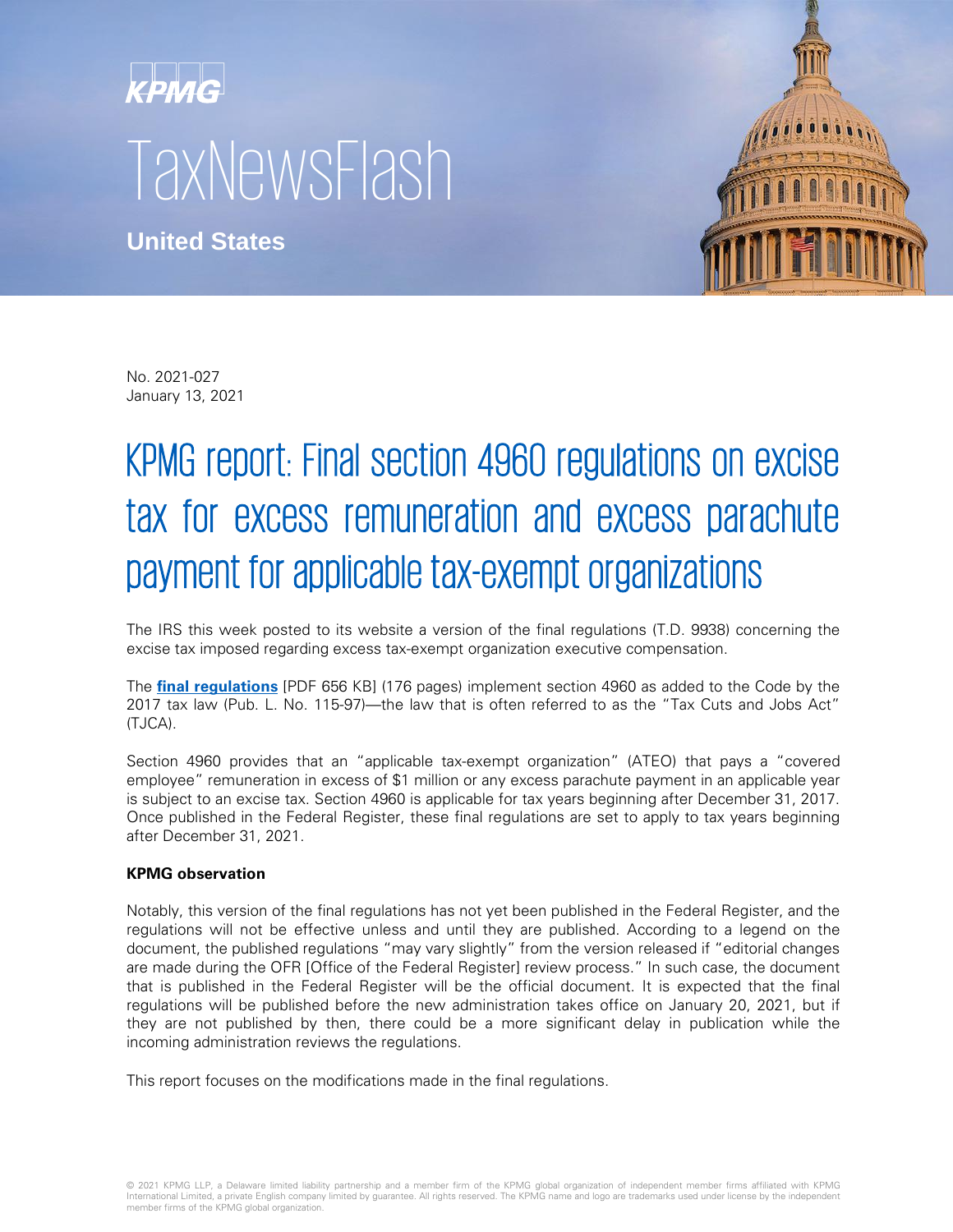# **ATEO**

• Treasury and the IRS will continue to consider whether section 4960 should apply to federal instrumentalities for which the enabling acts provide for exemption from all current and future federal taxes. Until further guidance, a federal instrumentality for which an enabling act provides for exemption from all current and future federal taxes may treat itself as not subject to tax under section 4960 as an ATEO or related organization. However, if it is a related organization of an ATEO, the remuneration it pays must be taken into account by the ATEO.

### **Covered employee**

- The excise tax potentially applies only to amounts paid to a "covered employee" of an ATEO. A covered employee is defined in the statute as any employee (including any former employee) of an ATEO if the employee "is one of the 5 highest compensated employees of the organization for the taxable year" or "was a covered employee of the organization (or any predecessor) for any preceding taxable year beginning after December 31, 2016." The final regulations include the following clarifications and modifications related to the determination of covered employees.
- The preamble makes clear that taxable fringe benefits—such as employer-provided parking in excess of the value excluded under section 132—are considered for purpose of determining an ATEO's five highest-compensated employees and applying the exceptions from covered employee status. The proposed regulations had requested comments on this issue, but none was received.
- The final regulations maintain the exceptions in the proposed regulations that permit an ATEO to disregard individuals for purposes of determining the ATEO's five highest-compensated employees (that is, its covered employees) for an applicable year. Under the broadest of these exception—the "nonexempt funds exception"—individuals may be disregarded if they have not received remuneration (or any legally binding right to nonvested remuneration) from the ATEO, any related ATEOs, or any taxable related organizations controlled by the ATEO and/or related ATEOs for services provided to the ATEO; and did not perform services for the ATEO and related ATEOs in excess of 50% of the individual's total hours worked for the ATEO and all of its related organizations. This exception also requires that any related organization that paid remuneration to the individual must not have provided services for a fee to the ATEO, to any related ATEOs or to any taxable related organizations controlled by the ATEO and/or related ATEOs. The final regulations modified this exception in two respects:
	- o The relevant measurement period for applying the 50%-of-total hours threshold (as well as other requirements) is increased from one applicable year to two applicable years (with the current applicable year and the preceding applicable year being treated as a single measurement period). This change allows flexibility for an employee who rotates to an ATEO for a period that extends longer than six months or when an employee unexpectedly provides services beyond six months.
	- o In determining whether a taxable related organization is "controlled by the" ATEO for purposes of this exception, ATEOs may disregard the application of "downward attribution" in applying section 318(a)(3) to corporations and other entities and in applying section 318 principles to nonstock organizations. This modification is only for the nonexempt funds exception and not for purposes of determining whether an organization is related generally.

#### **Remuneration**

• Remuneration does not include amounts that are not includible in gross income pursuant to the \$10,000 de minimis exception under section 7872(c)(3), which provides foregone interest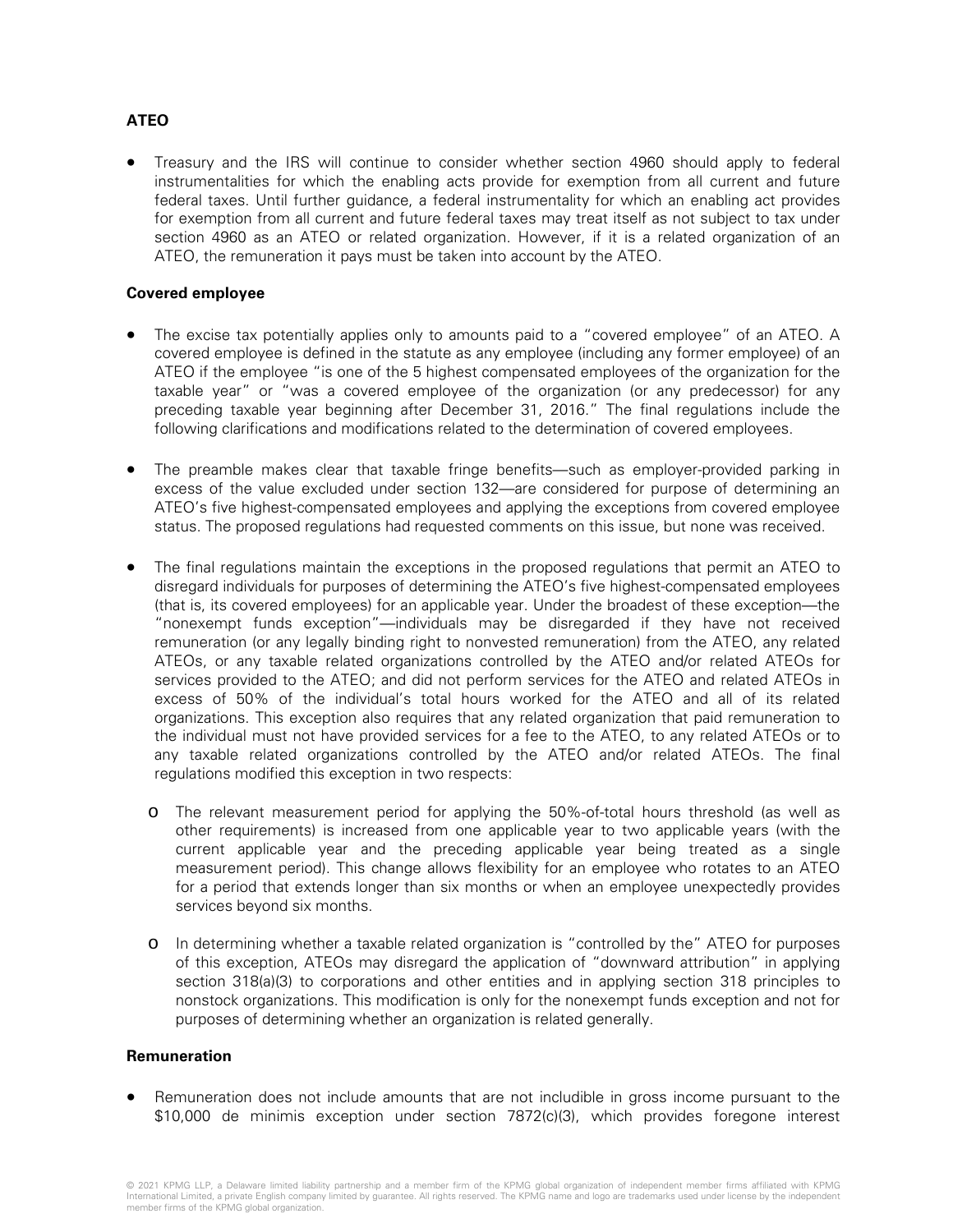attributable to any day on which the aggregate outstanding amount of loans between the borrower and the lender does not exceed \$10,000 is not includible in gross income.

#### **Remuneration for medical services**

• Remuneration does not include remuneration paid to a licensed medical professional for the performance of medical services. With respect to a covered employee who provides both medical and non-medical services, the final regulations provide that an employer may make a reasonable, good faith allocation between remuneration for medical and non-medical services, regardless of the form of compensation, and may apply the same principles with respect to contributions and earnings under a deferred compensation plan.

#### **Remuneration treated as paid**

• In the case of remuneration other than regular wages, the amount of remuneration treated as paid by the employer is generally the present value of such remuneration that vested during the applicable year. However, if the amount of this remuneration is scheduled to be actually or constructively paid within 90 days of vesting, the employer may use the future amount that is to be paid, rather than computing the present value at vesting. This rule of administrative convenience was only applied to remuneration under a nonaccount balance in the proposed regulations but contains no such restriction in the final regulations.

#### **Coordination with section 162(m)**

- Treasury and the IRS continue to consider the issues raised by the coordination between section 4960 and section 162(m) but have not yet determined the appropriate manner of implementation. The final regulations reserve a section for future guidance. Taxpayers may use a reasonable, good faith approach with respect to coordination of section 4960 and section 162(m) in circumstances in which it is not known whether a deduction for remuneration will be disallowed under section 162(m) by the due date (including extensions) of the relevant return on which the excise tax is reported (Form 4720).
- A reasonable, good faith approach must have a reasonable basis for anticipating that the compensation that a particular employee will be paid in the future may be subject to the deduction limitations of section 162(m). It is not reasonable to anticipate that an ATEO may become a public corporation by the date the compensation will be paid, absent facts indicating that is a realistic potentiality.
- The two approaches regarding deferred compensation described in the preamble to the proposed regulations<sup>[1](#page-2-0)</sup> are treated as reasonable, good faith approaches. This includes allowing an employer to exclude an amount from remuneration if reasonably expected to be disallowed under section 162(m) and offsetting remuneration subject to section 4960 in a later tax year by an amount equal to the amount that was treated as an excess remuneration under section 4960 in a previous tax year for which a deduction is subsequently disallowed.

#### **Applicability date**

-

• The final regulations apply to tax years beginning after December 31, 2021 (with the first applicable year generally being the 2022 calendar year). Prior to the effective date of the final regulations, taxpayers may rely upon the guidance in Notice 2019-09 in its entirety or the proposed regulations

© 2021 KPMG LLP, a Delaware limited liability partnership and a member firm of the KPMG global organization of independent member firms affiliated with KPMG<br>International Limited, a private English company limited by guara member firms of the KPMG global organization.

<span id="page-2-0"></span><sup>1</sup> See Section III.F of the Explanation of Provisions of the proposed regulations, titled "Remuneration Paid to a Covered Employee for Which a Deduction Is Disallowed Under Section 162(m)."